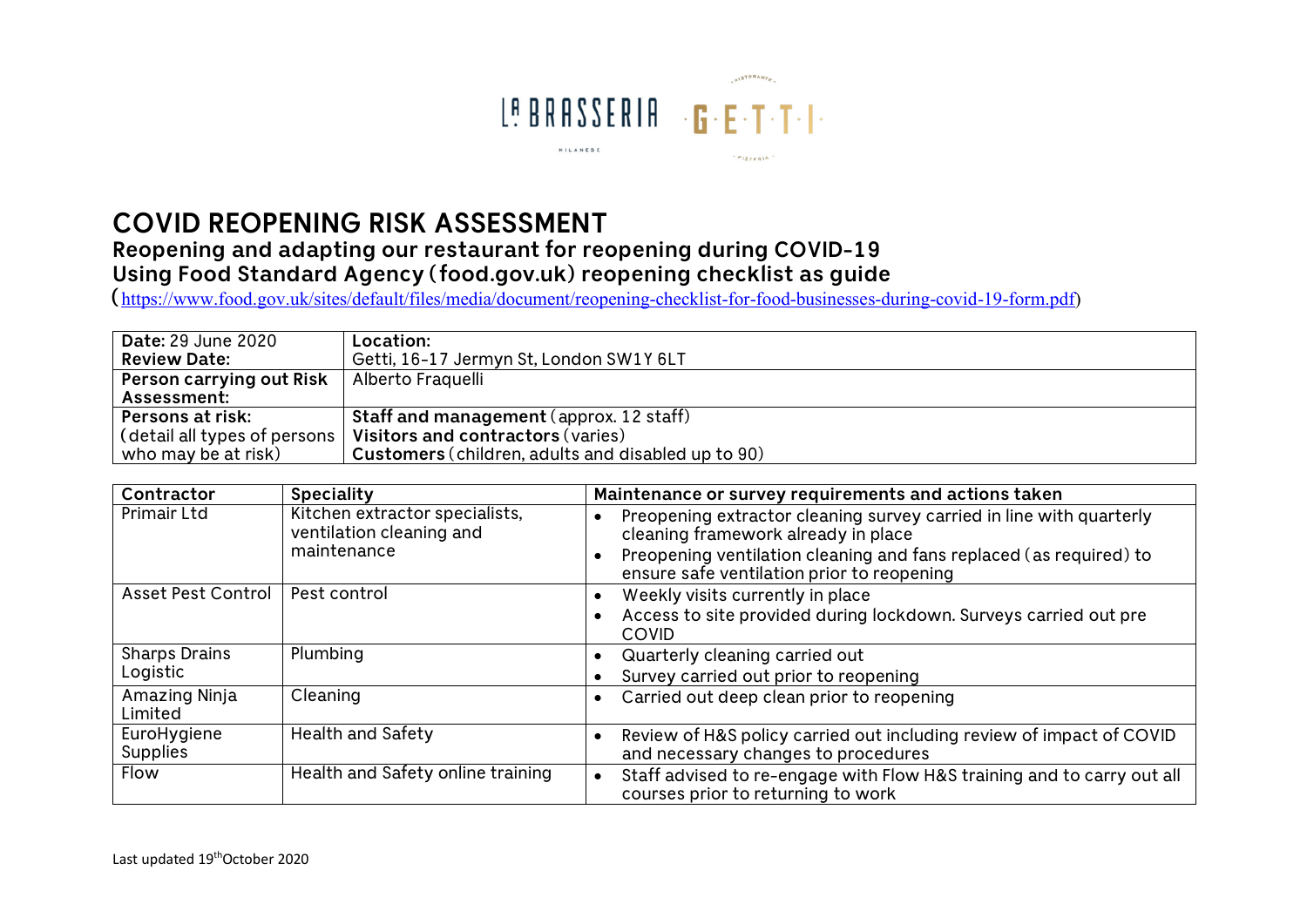

London Linen Laundry • Collect, drop off and clean all kitchen uniforms, linen and cloths

|    | <b>ASSESSMENT CRITERIA</b>                                                                                                                                                             | <b>Action taken</b>                                                                                                                                                                                                                                     | <b>Person</b><br>responsible | Complete Y/N | <b>Comments</b> |
|----|----------------------------------------------------------------------------------------------------------------------------------------------------------------------------------------|---------------------------------------------------------------------------------------------------------------------------------------------------------------------------------------------------------------------------------------------------------|------------------------------|--------------|-----------------|
|    | <b>Notify local authorities</b>                                                                                                                                                        |                                                                                                                                                                                                                                                         |                              |              |                 |
| 1. | Inform Local Authority of<br>current food activities                                                                                                                                   | Email sent to<br>licensing@westminster.gov.uk on<br>Monday 19 <sup>th</sup> October 2020 prior to<br>reopening                                                                                                                                          | Alberto                      | Υ            |                 |
| 2. | Notify your Local Authority of<br>our intention to restart serving<br>customers on premises                                                                                            | Email sent to<br>licensing@westminster.gov.uk on<br>Monday 19 <sup>th</sup> October 2020 prior to<br>reopening                                                                                                                                          | Alberto                      | Y            |                 |
| 3. | Notify your Local Authority of<br>any change to the business<br>activities you are registered<br>for. This includes the<br>introduction of<br>any new delivery or takeaway<br>service. | Email sent to<br>licensing@westminster.gov.uk on<br>Monday 19 <sup>th</sup> October 2020 prior to<br>reopening                                                                                                                                          | Alberto                      | Y            |                 |
|    | <b>Food Safety Management</b>                                                                                                                                                          |                                                                                                                                                                                                                                                         |                              |              |                 |
| 4. | Consider any risks to food<br>safety introduced by changes<br>to procedures.                                                                                                           | HACCP Food safety policy and food<br>good practice guide reviewed<br>Policy amended to allow goods to<br>$\bullet$<br>be accepted if left off the premises<br>where supplier COVID drop off<br>policy does not allow for drivers to<br>drop on premises | Manolo                       | Υ            |                 |
| 5. | Review and document new<br>procedures in relation to<br>takeaway                                                                                                                       | We do not operate delivery.<br>$\bullet$<br>Any collection is made directly by<br>customers who will be instructed<br>to wait outside premises before<br>collecting from the window or if                                                               | <b>Manolo</b>                | Y            |                 |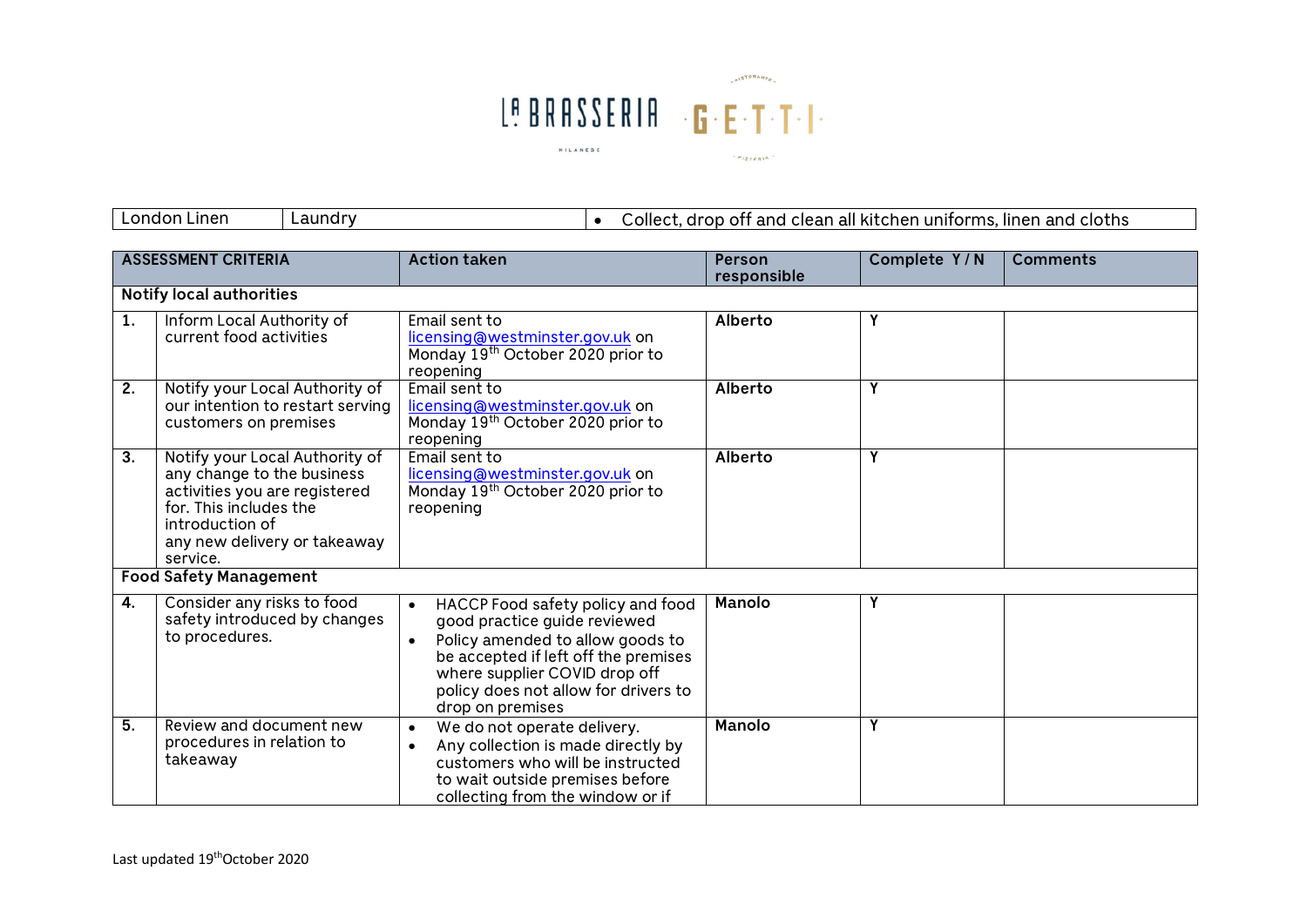

|                  | <b>ASSESSMENT CRITERIA</b>                                                                                                                                                                               | <b>Action taken</b>                                                                                                                                                                                                                                                                                                                                                                                                                                                                                                                             | Person<br>responsible | Complete Y/N | <b>Comments</b> |
|------------------|----------------------------------------------------------------------------------------------------------------------------------------------------------------------------------------------------------|-------------------------------------------------------------------------------------------------------------------------------------------------------------------------------------------------------------------------------------------------------------------------------------------------------------------------------------------------------------------------------------------------------------------------------------------------------------------------------------------------------------------------------------------------|-----------------------|--------------|-----------------|
|                  |                                                                                                                                                                                                          | entering the premises will need to<br>be wearing a mask.                                                                                                                                                                                                                                                                                                                                                                                                                                                                                        |                       |              |                 |
| $\overline{6}$ . | Manage risks of cross-<br>contamination between raw<br>and ready to eat foods                                                                                                                            | HACCP food safety controls and<br>good practice guide reviewed.<br>Adequate controls already in place<br>$\bullet$<br>to cover cycle of food processing<br>and risk of cross-contamination                                                                                                                                                                                                                                                                                                                                                      | Giulio                | Y            |                 |
| 7.               | Ensure food packaging for<br>takeaways and delivery is<br>food<br>grade, and appropriate for the<br>purpose and food type.                                                                               | HACCP 1 control chart for purchase<br>$\bullet$<br>and delivery reviewed. Adequate<br>controls in place to ensure food<br>packaging for takeaway food is<br>appropriate                                                                                                                                                                                                                                                                                                                                                                         | Giulio / Manolo       | Y            |                 |
| 8.               | Store food packaging<br>hygienically. Check that the<br>hygiene and<br>integrity of any packaging<br>stored through a period of<br>closure has<br>been maintained and dispose<br>of unsuitable packaging | All fresh produced either thrown<br>away or given to staff prior to<br>closure pre COVID lockdown<br>All temperatures checked for<br>$\bullet$<br>storage areas following<br>temperature checklists.<br>All frozen and dry stored products<br>reviewed prior to reopening to<br>ensure integrity and validity of<br>produce. Any expired or food<br>where use by date expired<br>disposed of.<br>HACCP 2 for dry / ambient storage<br>and HACCP 3 refrigerated and<br>frozen storage control charts<br>reviewed. Adequate controls in<br>place. | Giulio                | Y            |                 |
|                  | Staff return to work                                                                                                                                                                                     |                                                                                                                                                                                                                                                                                                                                                                                                                                                                                                                                                 |                       |              |                 |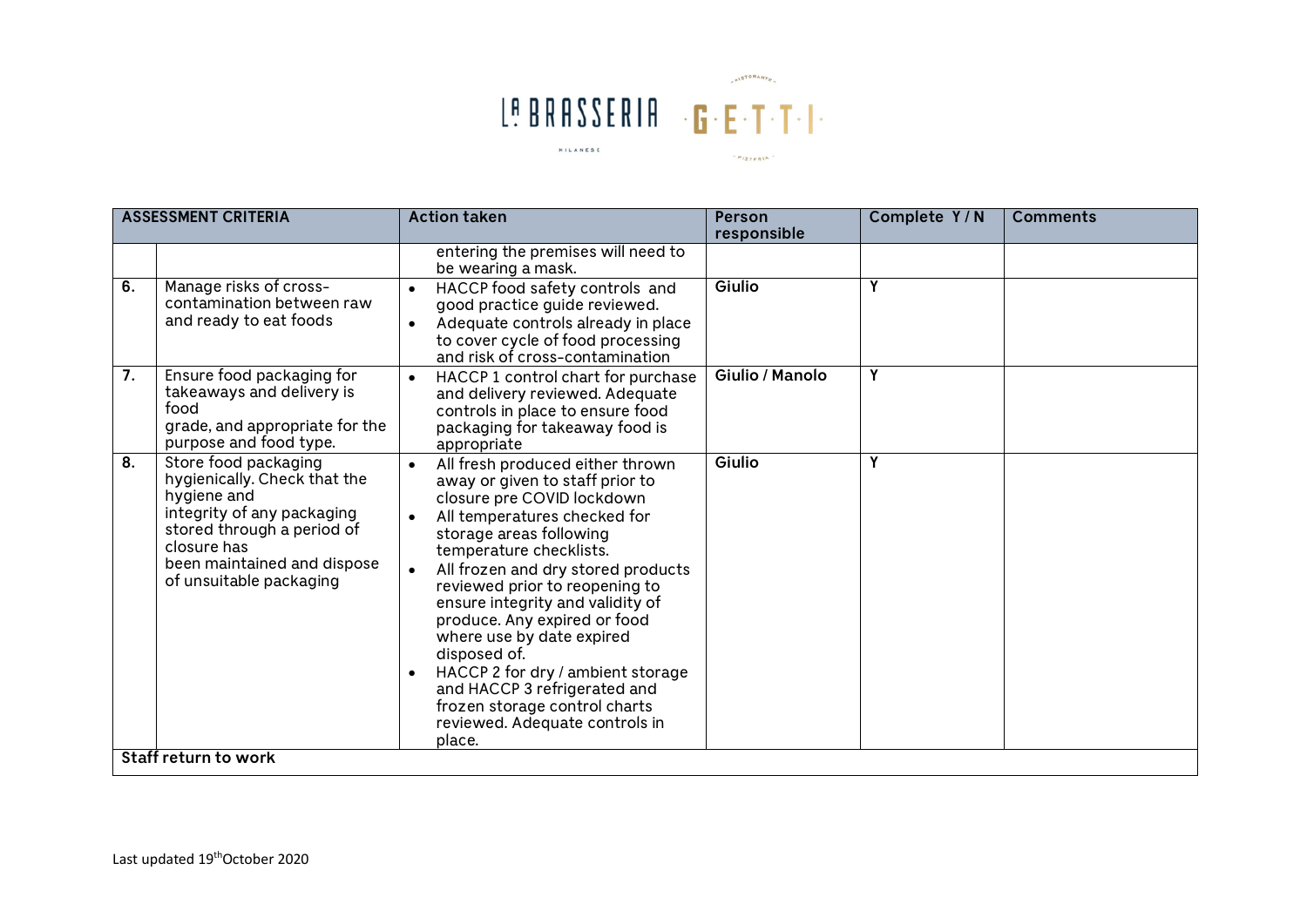

|     | <b>ASSESSMENT CRITERIA</b>                                                                                                                                                                          | <b>Action taken</b>                                                                                                                                                                                                                                                                                                                                                                                                                                                                                                                                                                                                                                                                                                 | Person                  | Complete Y/N | <b>Comments</b> |
|-----|-----------------------------------------------------------------------------------------------------------------------------------------------------------------------------------------------------|---------------------------------------------------------------------------------------------------------------------------------------------------------------------------------------------------------------------------------------------------------------------------------------------------------------------------------------------------------------------------------------------------------------------------------------------------------------------------------------------------------------------------------------------------------------------------------------------------------------------------------------------------------------------------------------------------------------------|-------------------------|--------------|-----------------|
| 9.  | Check staff are fit for work<br>and wearing clean work<br>clothes.                                                                                                                                  | Uniforms provided to all front of<br>$\bullet$<br>house staff who have been<br>instructed to wash clothes every<br>day.<br>Kitchen staff provided with clean<br>linen everyday via service provided<br>by London Linen.                                                                                                                                                                                                                                                                                                                                                                                                                                                                                             | responsible<br>Gianluca | Y            |                 |
| 10. | Consider adjustments to<br>fitness for work procedures to<br>take account of COVID-19<br>symptoms. Initial telephone<br>interviews with staff may be<br>beneficial in assessing fitness<br>to work. | Telephone calls carried out<br>$\bullet$<br>between management and all<br>members of staff prior to<br>reopening<br>Whatsapp group created to ensure<br>constant contact between all staff<br>members relating to symptoms or<br>any other risks<br>Where staff reports symptoms<br>they will automatically be<br>furloughed and/or put on sick leave<br>for a minimum period of 14 days<br>In line with recent government<br>measures (introduced on Thursday<br>24 <sup>th</sup> September 2020) all staff have<br>been supplied with face masks to<br>wear during service.<br>All staff have been trained in<br>correct communication to<br>customers who must wear masks<br>until they are seated at the table. | Gianluca                | Y            |                 |
| 11. | Ensure any changes to<br>procedures are communicated<br>to staff and training is<br>provided where appropriate,                                                                                     | Full week training carried out prior<br>$\bullet$<br>to reopening, covering new<br>procedures and risk assessment                                                                                                                                                                                                                                                                                                                                                                                                                                                                                                                                                                                                   | Gianluca / Manolo       | Y            |                 |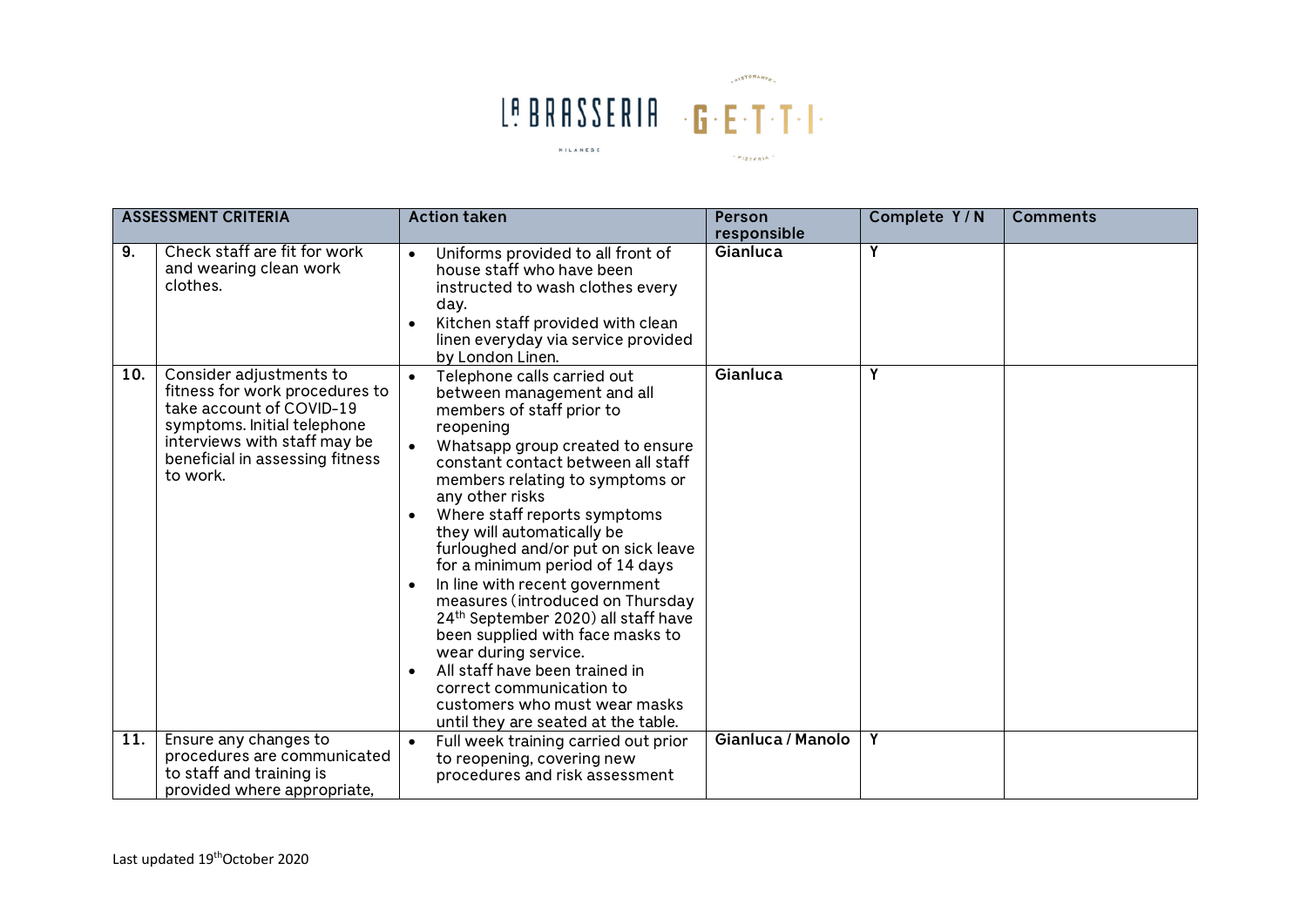

|          | <b>ASSESSMENT CRITERIA</b>                                                                                                                                | <b>Action taken</b>                                                                                                                                                                                                                                                                                                                                                                                                                                                                                                                                                               | Person            | Complete Y/N | <b>Comments</b> |
|----------|-----------------------------------------------------------------------------------------------------------------------------------------------------------|-----------------------------------------------------------------------------------------------------------------------------------------------------------------------------------------------------------------------------------------------------------------------------------------------------------------------------------------------------------------------------------------------------------------------------------------------------------------------------------------------------------------------------------------------------------------------------------|-------------------|--------------|-----------------|
|          | including training of any new<br>staff.                                                                                                                   | Sign posting installed around the<br>restaurant to ensure one-way<br>system to avoid congestion<br>Risk assessment available on our<br>website<br>All health and safety procedures<br>printed and posted on the staff<br>notice board for their review<br>In line with recent government<br>measures (introduced on Thursday<br>24 <sup>th</sup> September 2020) all staff have<br>been supplied with face masks to<br>wear during service.<br>All staff have been trained in<br>correct communication to<br>customers who must wear masks<br>until they are seated at the table. | responsible       |              |                 |
|          | Waste management                                                                                                                                          |                                                                                                                                                                                                                                                                                                                                                                                                                                                                                                                                                                                   |                   |              |                 |
| 12.      | Check registered waste<br>carrier services                                                                                                                | Communicated reopening plans<br>with City of Westminster<br>commercial waste services                                                                                                                                                                                                                                                                                                                                                                                                                                                                                             | Alberto           | Υ            |                 |
| 13.      | Ensure that your registered<br>waste carrier services are<br>running<br>and available as required, to<br>ensure there is no build-up of<br>waste on site. | Confirmed City of Westminster<br>commercial waste services are<br>available and able to collect waste                                                                                                                                                                                                                                                                                                                                                                                                                                                                             | Alberto           | Y            |                 |
| Cleaning |                                                                                                                                                           |                                                                                                                                                                                                                                                                                                                                                                                                                                                                                                                                                                                   |                   |              |                 |
| 14.      | Check food preparation areas<br>are clean and disinfected (this                                                                                           | Deep clean carried out prior to<br>opening                                                                                                                                                                                                                                                                                                                                                                                                                                                                                                                                        | Giulio / Gianluca | Y            |                 |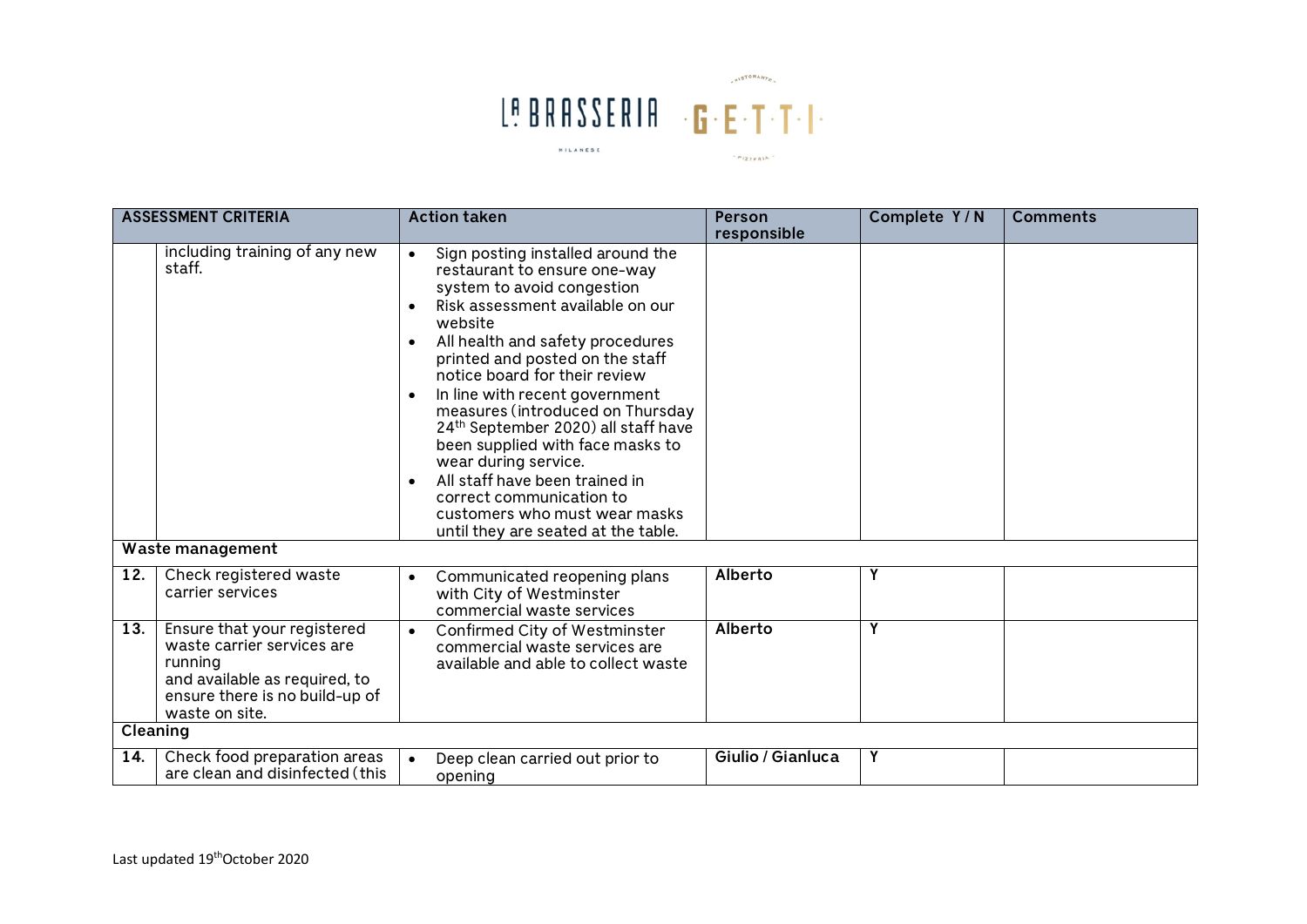

|     | <b>ASSESSMENT CRITERIA</b>                                                                                                                                                                                                                              | <b>Action taken</b>                                                                                                                                                                                                       | <b>Person</b><br>responsible | Complete Y/N | <b>Comments</b> |
|-----|---------------------------------------------------------------------------------------------------------------------------------------------------------------------------------------------------------------------------------------------------------|---------------------------------------------------------------------------------------------------------------------------------------------------------------------------------------------------------------------------|------------------------------|--------------|-----------------|
|     | includes work surfaces,<br>equipment and utensils)                                                                                                                                                                                                      | Full stock of cleaning materials<br>$\bullet$<br>including wipes, hand sanitiser<br>provided to all staff                                                                                                                 |                              |              |                 |
| 15. | Carry-out a full site<br>assessment to determine if<br>you can undertake a thorough<br>clean or if a professional deep<br>clean is needed.                                                                                                              | Deep clean provided by<br>$\bullet$<br>professionals prior to opening<br>Manager cleaning checklist<br>updated daily                                                                                                      | Gianluca                     | Y            |                 |
| 16. | Source suitable cleaning and<br>disinfection consumables and<br>check existing stocks are<br>within their use-by date.<br>Cleaning<br>products made-up or diluted<br>before any closure should be<br>disposed of as effectiveness<br>reduces over time. | Full stock of cleaning materials<br>$\bullet$<br>including wipes, hand sanitiser<br>provided to all staff<br>Register chemicals supplier with<br>requisite certificates used to<br>source additional cleaning<br>products | Alberto                      | Y            |                 |
| 17. | Assess if staff need re-training<br>cleaning procedures.                                                                                                                                                                                                | Staff retraining regarding<br>enhanced cleaning obligations<br>carried as part of week training<br>program prior to reopening                                                                                             | Gianluca / Manolo            | Y            |                 |
| 18. | Increase frequency of cleaning<br>and disinfection                                                                                                                                                                                                      | Rota amended to include a<br>minimum of one person solely<br>dedicated to cleaning and<br>sanitising all surfaces in the<br>restaurant in particular shared<br>equipment and high through put<br>and touch areas.         | Manolo / Gianluca            | Y            |                 |
| 19. | Check all areas are free from<br>evidence of pest activity                                                                                                                                                                                              | Certified pest control company<br>$\bullet$<br>have attended site throughout<br>lockdown to ensure areas are free<br>from evidence of pest activity                                                                       | Giulio                       | Y            |                 |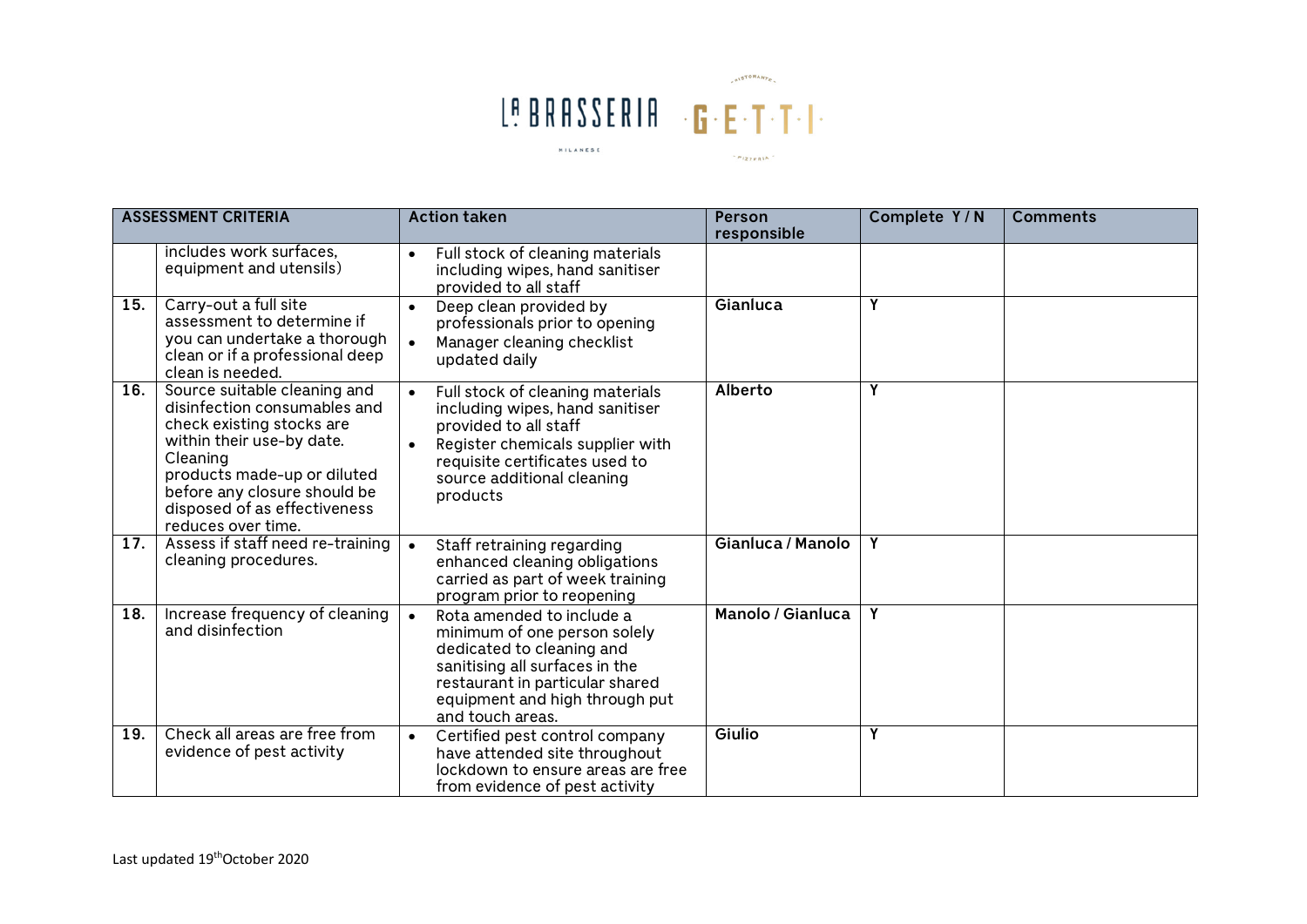

|                   | <b>ASSESSMENT CRITERIA</b>                                                                                                                                                          | <b>Action taken</b>                                                                                                                                                                                                                                                                                                         | Person<br>responsible | Complete Y/N | <b>Comments</b> |
|-------------------|-------------------------------------------------------------------------------------------------------------------------------------------------------------------------------------|-----------------------------------------------------------------------------------------------------------------------------------------------------------------------------------------------------------------------------------------------------------------------------------------------------------------------------|-----------------------|--------------|-----------------|
| 20.               | Consider resetting your pest-<br>control schedule if necessary.                                                                                                                     | Pest control regime already<br>involving weekly visit. No pest<br>control risk identified during<br>lockdown as such procedure to<br>remain as is.                                                                                                                                                                          | <b>Alberto</b>        | Υ            |                 |
| 21.               | Arrange for contractors to<br>undertake a pre-opening site<br>survey, if required.                                                                                                  | Pest control have continued to<br>$\bullet$<br>attend the site during lockdown<br>Deep clean provided prior to<br>$\bullet$<br>reopening<br>Daily cleaning and pre-opening<br>checklists already in place<br>amended to factor COVID risks                                                                                  | <b>Alberto</b>        | Υ            |                 |
| $\overline{22}$ . | Check handwashing and<br>cleaning materials' availability<br>(this includes soap, sanitiser<br>and paper towels)                                                                    | Extra hand sanitiser, wipes and<br>$\bullet$<br>soap stock acquired to ensure staff<br>and customer can increase<br>handwashing<br>Extra cleaning materials and wipes<br>purchased for cleaning role to be<br>introduced into rota for one<br>member of staff, with sole task of<br>cleaning shared equipment /<br>surfaces | Gianluca              | Υ            |                 |
| 23.               | Make sure all consumables are<br>within dates for use                                                                                                                               | All consumables checked to ensure<br>within date of use. Supplementary<br>cleaning materials purchased prior<br>reopening                                                                                                                                                                                                   | Giulio                | Υ            |                 |
| $\overline{24}$ . | Obtain enough of your regular<br>cleaning consumables such as<br>soap, sanitiser and paper<br>towels. Provide suitable<br>alternatives if your regular<br>products are unavailable. | Certified cleaning materials<br>acquired from M&A Hygiene<br>chemical supplier<br>Extra cleaning consumables such as<br>hand sanitizer, wipes and soap<br>acquired from our Amazon                                                                                                                                          | Alberto /<br>Gianluca | Υ            |                 |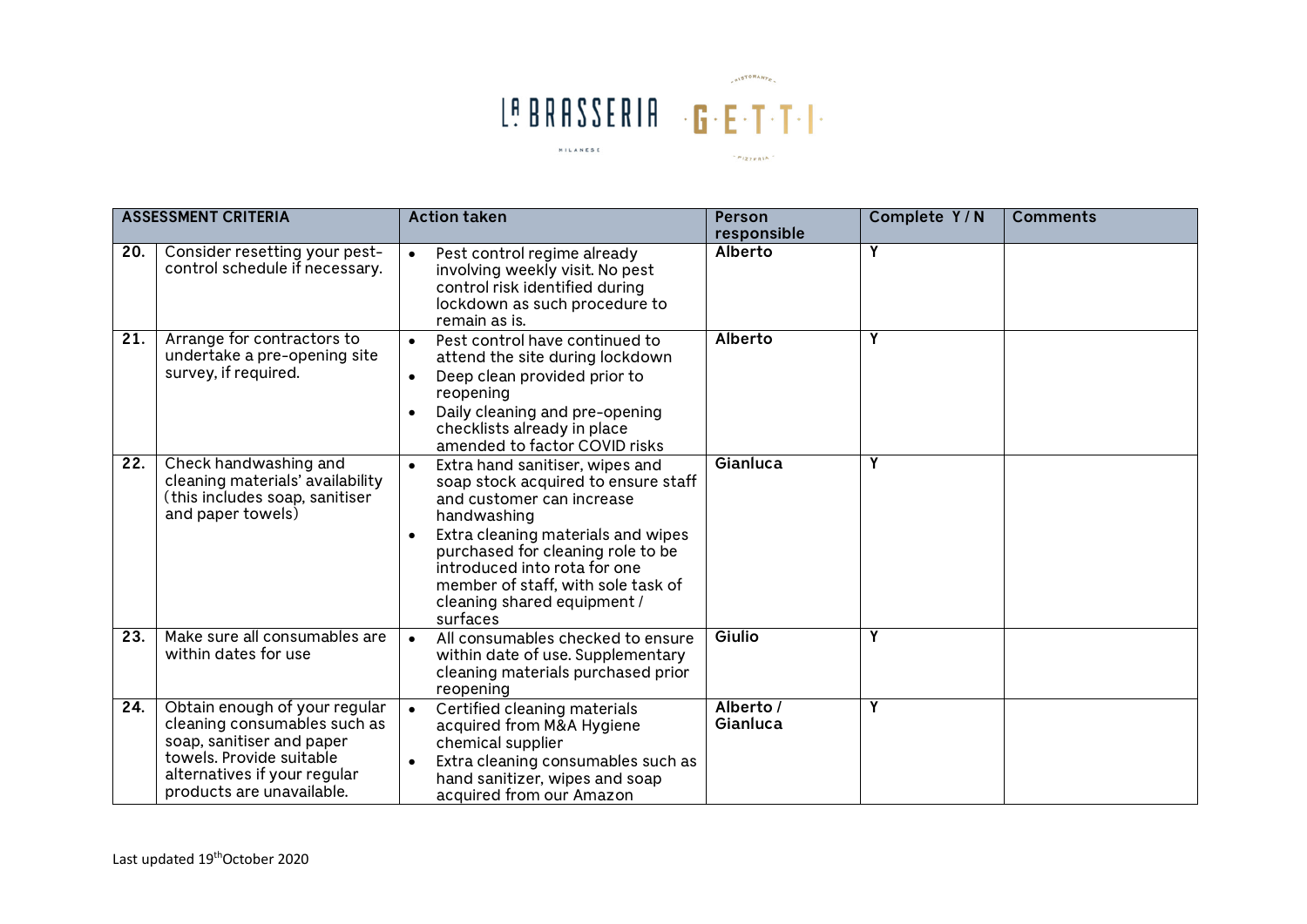

|     | <b>ASSESSMENT CRITERIA</b>                                                                                                                    | <b>Action taken</b>                                                                                                                                                                                                                                                                                                                                    | <b>Person</b>     | Complete Y/N | <b>Comments</b> |
|-----|-----------------------------------------------------------------------------------------------------------------------------------------------|--------------------------------------------------------------------------------------------------------------------------------------------------------------------------------------------------------------------------------------------------------------------------------------------------------------------------------------------------------|-------------------|--------------|-----------------|
|     |                                                                                                                                               |                                                                                                                                                                                                                                                                                                                                                        | responsible       |              |                 |
|     |                                                                                                                                               | business account due to novel<br>nature of requirement                                                                                                                                                                                                                                                                                                 |                   |              |                 |
| 25. | Consider updating staff<br>training in line with<br>government advice<br>that staff should wash their<br>hands more frequently than<br>usual. | All staff have completed full week<br>of training prior to reopening<br>including government advice and<br>training relating to increasing<br>frequency of handwashing<br>Signage installed next to all waiter<br>$\bullet$<br>stations and around the premises<br>to remind staff of handwashing<br>requirements                                      | Andrea / Gianluca | Y            |                 |
| 26. | Check hot and cold running<br>water is available at all sinks<br>and hand wash basins.                                                        | All sinks and hand wash basins<br>$\bullet$<br>checked to ensure hot and cold<br>running water is available                                                                                                                                                                                                                                            | Gianluca          | Y            |                 |
| 27. | Make sure adequate hand-<br>washing stations are provided<br>at all appropriate points within<br>the food production and<br>communal areas.   | Policy and training updated to refer<br>$\bullet$<br>staff to signage above each waiter<br>station. Sinks and hand wash<br>basins available for front of house<br>staff behind ground floor and<br>basement bar. Three sinks and<br>hand wash basins available for<br>kitchen staff to wash hands                                                      | <b>Alberto</b>    | Y            |                 |
| 28. | Consider providing hand<br>sanitiser additional to hand-<br>washing facilities at<br>appropriate locations.                                   | Individual hand sanitiser containers<br>$\bullet$<br>provided for each front of house<br>member of staff, which will be<br>attached to their uniform by a key<br>chain<br>Additional hand sanitiser bottles<br>will be provided across the<br>restaurant, with a bottle always<br>available at reception and on both<br>ground floor and basement bars | <b>Alberto</b>    | Y            |                 |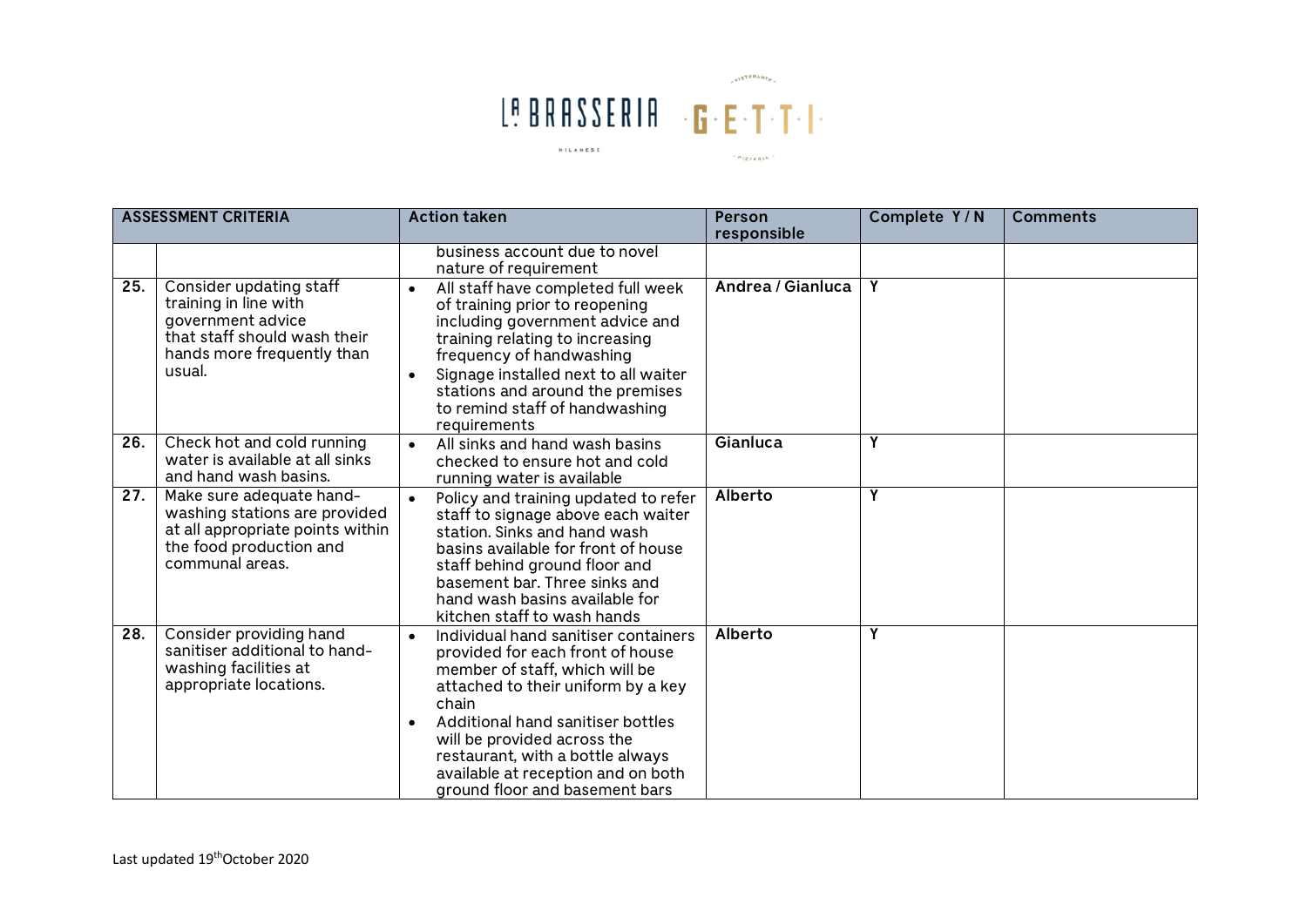

|                  | <b>ASSESSMENT CRITERIA</b>                                                                               | <b>Action taken</b>                                                                                                                                                                                                                                                                     | Person      | Complete Y/N | <b>Comments</b> |  |  |  |
|------------------|----------------------------------------------------------------------------------------------------------|-----------------------------------------------------------------------------------------------------------------------------------------------------------------------------------------------------------------------------------------------------------------------------------------|-------------|--------------|-----------------|--|--|--|
|                  |                                                                                                          |                                                                                                                                                                                                                                                                                         | responsible |              |                 |  |  |  |
|                  | <b>Equipment checks</b>                                                                                  |                                                                                                                                                                                                                                                                                         |             |              |                 |  |  |  |
| $\overline{29.}$ | Check your fridges, chilled<br>display equipment and<br>freezers are working properly                    | All fridges, chilled display<br>equipment and freezers working<br>properly                                                                                                                                                                                                              | Giulio      | Y            |                 |  |  |  |
| 30.              | Thoroughly clean equipment<br>before restarting and<br>restocking.                                       | All equipment deep cleaned prior to<br>$\bullet$<br>reopening                                                                                                                                                                                                                           | Giulio      | Y            |                 |  |  |  |
| 31.              | Check required temperatures<br>and any temperature control<br>records, if kept during closure<br>period. | Temperatures of all storage<br>$\bullet$<br>equipment checked prior to<br>reopening<br>Temperature logs reviewed,<br>adequate to ensure food safety<br>requirements                                                                                                                     | Giulio      | Y            |                 |  |  |  |
| 32.              | Review whether equipment<br>requires maintenance after a<br>period of inaction.                          | Maintenance contractor attended<br>$\bullet$<br>site for pre reopening for walk<br>around and carried out necessary<br>checks                                                                                                                                                           | Giulio      | Y            |                 |  |  |  |
| 33.              | Allow sufficient time for<br>equipment to reach required<br>temperature before<br>restocking.            | Due to takeaway service operating<br>$\bullet$<br>during lockdown majority of<br>equipment has been in operation<br>with requisite temperature<br>A week prior to opening all<br>equipment has been switched on<br>without stock to ensure<br>temperatures in line with HACCP<br>policy | Giulio      | Y            |                 |  |  |  |
| 34.              | Remove and refresh any ice<br>left in machines and<br>dispensers.                                        | Ice machines refreshed and used<br>during lockdown for takeaway<br>iuices                                                                                                                                                                                                               | Gianluca    | Υ            |                 |  |  |  |
| 35.              | Check your other equipment<br>(e.g. oven) is working properly                                            | All equipment checked and<br>$\bullet$<br>working properly                                                                                                                                                                                                                              | Giulio      | Y            |                 |  |  |  |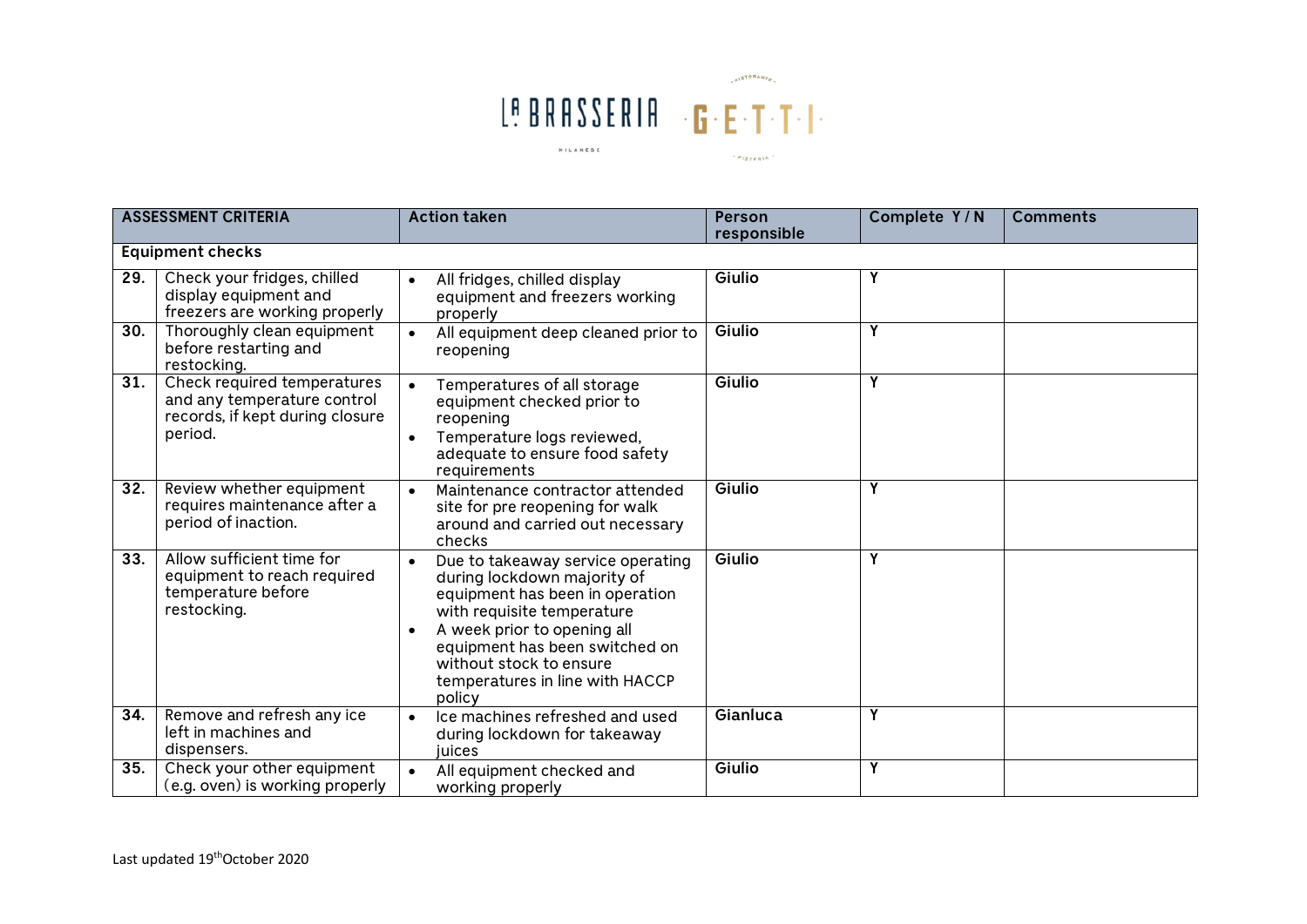

|                   | <b>ASSESSMENT CRITERIA</b>                                                                                                                   | <b>Action taken</b>                                                                                                                                                                                                                                                                                                                                                                                               | <b>Person</b><br>responsible | Complete Y/N | <b>Comments</b> |
|-------------------|----------------------------------------------------------------------------------------------------------------------------------------------|-------------------------------------------------------------------------------------------------------------------------------------------------------------------------------------------------------------------------------------------------------------------------------------------------------------------------------------------------------------------------------------------------------------------|------------------------------|--------------|-----------------|
| 36.               | Thoroughly clean all<br>equipment before reopening.                                                                                          | Deep clean carried out prior to<br>$\bullet$<br>reopening<br>Cleaning checklists amended to<br>$\bullet$<br>increase frequency of cleaning                                                                                                                                                                                                                                                                        | Giulio                       | Y            |                 |
| $\overline{37}$ . | Inspect for maintenance<br>requirements, verify<br>temperatures and<br>re-calibrate where necessary<br>for time or temperature.              | Maintenance contractor attended<br>$\bullet$<br>site for pre reopening walk around<br>and carried out necessary checks<br>Due to takeaway service operating<br>during lockdown majority of<br>equipment has been in operation<br>with requisite temperature<br>A week prior to opening all<br>$\bullet$<br>equipment has been switched on<br>without stock to ensure<br>temperatures in line with HACCP<br>policy | Giulio                       | Y            |                 |
| 38.               | Run dishwashers and<br>glasswashers empty on hot<br>cycle before use.                                                                        | Maintenance contractor attended<br>site for pre reopening walk around<br>and carried out necessary checks                                                                                                                                                                                                                                                                                                         | Giulio                       | Y            |                 |
| 39.               | Flush through taps and other<br>equipment with water<br>systems (e.g. bain marie)                                                            | Maintenance contractor attended<br>$\bullet$<br>site for pre reopening walk around<br>and carried out necessary checks                                                                                                                                                                                                                                                                                            | Giulio                       | Y            |                 |
| 40.               | Consider Legionella risks and<br>take action in line with<br>Legionella guidance from the<br>Health and Safety Executive to<br>reduce risks. | Maintenance contractor attended<br>$\bullet$<br>site for pre reopening walk around<br>and carried out necessary checks<br>COSSH controls in place which are<br>$\bullet$<br>adopted to mitigate any Legionalla<br>risks                                                                                                                                                                                           | Giulio                       | Y            |                 |
| 41.               | Check probe thermometer is<br>working properly, and probe<br>wipes are available                                                             | All thermometers checked,<br>$\bullet$<br>functional and within COSSH<br>requirements                                                                                                                                                                                                                                                                                                                             | Giulio                       | Y            |                 |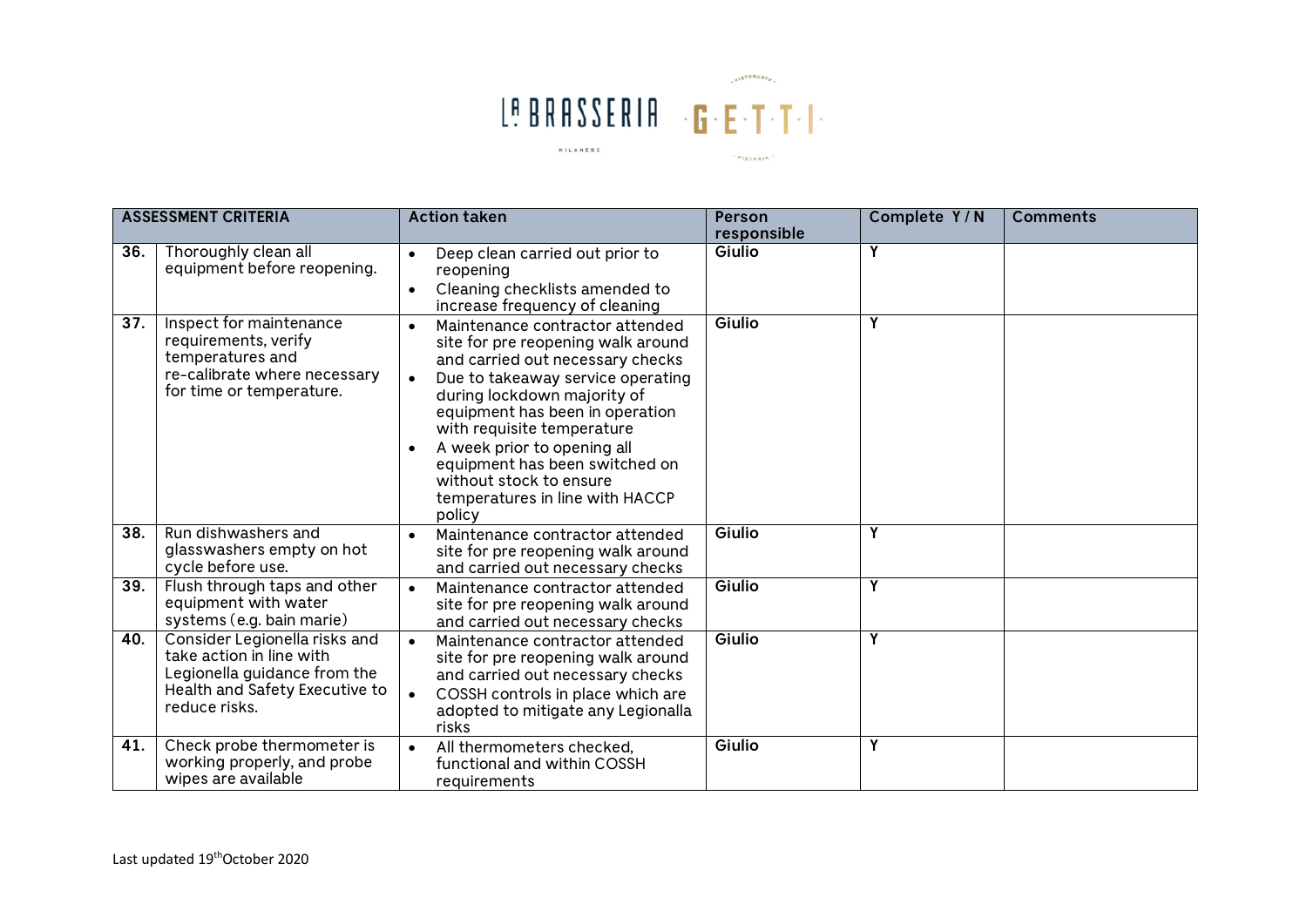

|     | <b>ASSESSMENT CRITERIA</b>                                                                                                                      | <b>Action taken</b>                                                                                                                                                                                                  | <b>Person</b><br>responsible | Complete Y/N | <b>Comments</b> |
|-----|-------------------------------------------------------------------------------------------------------------------------------------------------|----------------------------------------------------------------------------------------------------------------------------------------------------------------------------------------------------------------------|------------------------------|--------------|-----------------|
| 42. | Consider whether probe<br>thermometers need to be<br>recalibrated                                                                               | All thermometers checked,<br>functional and within COSSH<br>requirements                                                                                                                                             | Giulio                       | Y            |                 |
|     | Raw materials and ingredients                                                                                                                   |                                                                                                                                                                                                                      |                              |              |                 |
| 43. | Check raw materials and<br>ingredients                                                                                                          | All raw materials and ingredients<br>stock managed in line with HCCAP<br>policy                                                                                                                                      | Giulio                       | Y            |                 |
| 44. | Check for any damage to<br>packaging which might affect<br>safety of food or result in loss<br>of allergen information.                         | All packaging checked and safety<br>of food satisfactory<br>All suppliers have responded to<br>allergen matrix survey to ensure<br>allergen information available to<br>customers accurate                           | Giulio                       | Y            |                 |
| 45. | Check for any evidence of<br>temperature abuse which may<br>render the food unsafe. Refer<br>to temperature control<br>records where available. | No evidence of temperature abuse<br>Temperature records kept up to<br>date during lockdown                                                                                                                           | Giulio                       | Υ            |                 |
| 46. | Check the use-by and best<br>before dates on existing stock.<br>Ensure that storage has been<br>in-line with manufacturer's<br>instructions.    | All perishable stock cleared out on<br>closure and new stock ordered<br>prior to reopening<br>All dry / frozen goods labels and all<br>storage areas checked by staff,<br>pest control and maintenance<br>contractor | Giulio                       | Υ            |                 |
| 47. | For foods frozen by you on<br>closure, check that labelling<br>and records are sufficient to<br>allow the safe use of the food.                 | All frozen goods labels and all<br>$\bullet$<br>storage areas checked by staff and<br>maintenance contractor                                                                                                         | Giulio                       | Y            |                 |
| 48. | Check that the length of<br>storage is in-line with your                                                                                        | All frozen goods labels and all<br>storage areas checked by staff and                                                                                                                                                | Giulio                       | Y            |                 |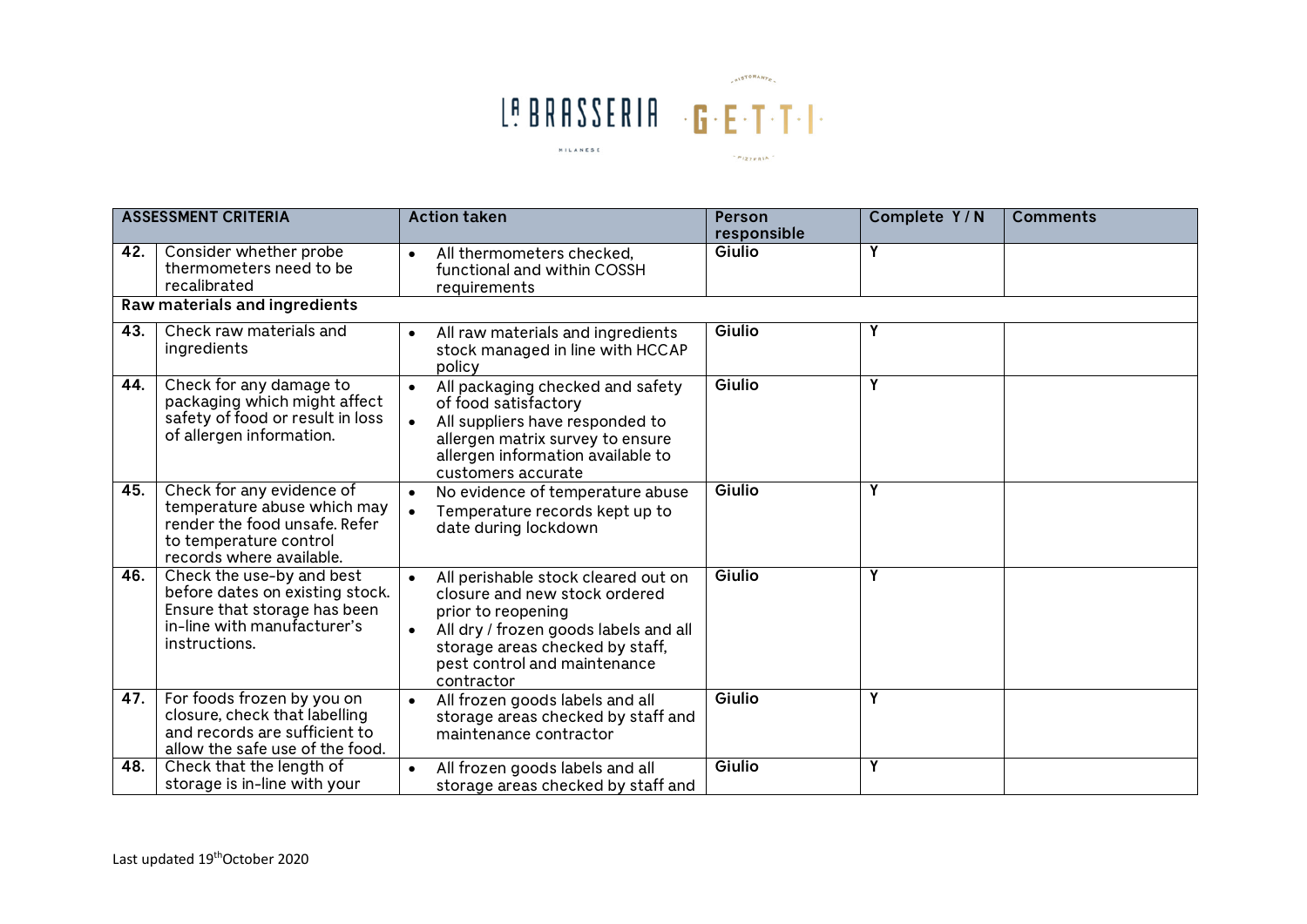

| <b>ASSESSMENT CRITERIA</b> |                                                                                                                                                                                            | <b>Action taken</b>                                                                                                                                                                                                                     | Person<br>responsible | Complete Y/N | <b>Comments</b> |  |
|----------------------------|--------------------------------------------------------------------------------------------------------------------------------------------------------------------------------------------|-----------------------------------------------------------------------------------------------------------------------------------------------------------------------------------------------------------------------------------------|-----------------------|--------------|-----------------|--|
|                            | assessment at point of<br>freezing.                                                                                                                                                        | maintenance contractor in line with<br><b>HCCAP</b> policy                                                                                                                                                                              |                       |              |                 |  |
| 49.                        | Check that you can obtain<br>your usual raw materials and<br>ingredients so that your<br>product specifications can be<br>met                                                              | All suppliers contacted and access<br>to raw materials discussed. As far<br>as we are aware no shortages of<br>raw materials and/or change to<br>product specifications                                                                 | Giulio                | Υ            |                 |  |
| 50.                        | Ensure that any new suppliers<br>are reputable and can meet<br>your requirements. Safer food,<br>better business guidance is<br>available on the selection of<br>suppliers and contractors | We have not engaged any new<br>suppliers and continue to work<br>with the same suppliers                                                                                                                                                | Giulio / Alberto      | Υ            |                 |  |
|                            | Allergen information                                                                                                                                                                       |                                                                                                                                                                                                                                         |                       |              |                 |  |
| 51.                        | Check allergen information is<br>accurate and available for all<br>items on sale                                                                                                           | We will be operating the same<br>menu post COVID and as such<br>allergen matrix suitable on<br>reopening                                                                                                                                | Gianluca              | Υ            |                 |  |
| 52.                        | Review your allergen<br>management system, allergen<br>matrices and menus to<br>account for changes of<br>supplier and any new raw<br>materials or products.                               | We will be operating the same<br>menu, using the same suppliers<br>post COVID and as such allergen<br>matrix suitable on reopening                                                                                                      | Gianluca              | Y            |                 |  |
| 53.                        | Review new takeaway or<br>delivery services to ensure risk<br>of allergen cross<br>contamination is managed.                                                                               | All takeaway dishes are on our<br>usual menu<br>Any takeaway dish is prepared in<br>the same way as an "a la carte"<br>dish. Once ready it is taken direct<br>to the customer to collect from our<br>window, as such receiving the dish | Gianluca              | Υ            |                 |  |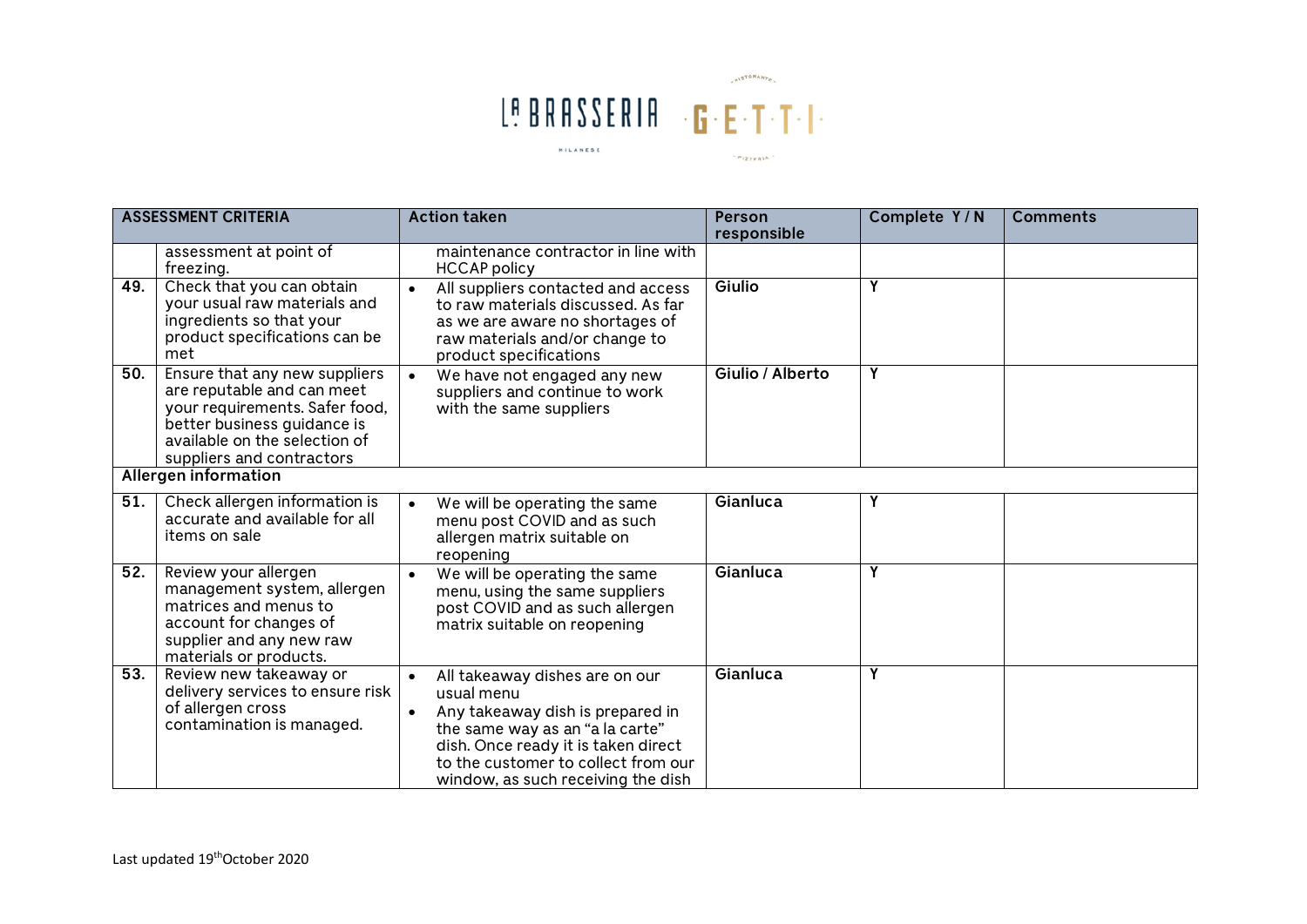

| <b>ASSESSMENT CRITERIA</b> |                                                                                                                                  | <b>Action taken</b>                                                                                                                                                                                                                                                                                                                                                                                                                                                                                  | Person<br>responsible       | Complete Y/N | <b>Comments</b> |  |
|----------------------------|----------------------------------------------------------------------------------------------------------------------------------|------------------------------------------------------------------------------------------------------------------------------------------------------------------------------------------------------------------------------------------------------------------------------------------------------------------------------------------------------------------------------------------------------------------------------------------------------------------------------------------------------|-----------------------------|--------------|-----------------|--|
|                            |                                                                                                                                  | within the same time as if they<br>were a customer at the restaurant                                                                                                                                                                                                                                                                                                                                                                                                                                 |                             |              |                 |  |
| 54.                        | Ensure allergen information is<br>available to customers at time<br>of ordering and at delivery of<br>food                       | All allergen information is available<br>on request at the time of ordering                                                                                                                                                                                                                                                                                                                                                                                                                          | Gianluca/<br><b>Manolo</b>  | Υ            |                 |  |
|                            | Social distancing measures                                                                                                       |                                                                                                                                                                                                                                                                                                                                                                                                                                                                                                      |                             |              |                 |  |
| 55.                        | Review the government advice<br>on social distancing in the<br>workplace in Working safely<br>during coronavirus (COVID-<br>19). | Steps of service amended to<br>ensure all staff are aware of the<br>requisite social distancing rules<br>Training provided with staff to<br>prepare them for reopening<br>Steps of service during COVID<br>posted on the staff notice board<br>for their reference<br>All briefings before each service will<br>include reminder of staff obligation<br>to retain social distance as much as<br>possible<br>One way system set up with<br>signage for all staff and customers<br>to avoid congestion | Alberto / Andrea /<br>Paolo | Y            |                 |  |
| 56.                        | Provide where possible for 2<br>metre social distancing. See<br>Social distancing at work and<br>Food preparation                | Kitchen and waiter stations<br>reviewed to ensure for 2 metre<br>social distancing where possible<br>Where 2 metre social distance is<br>not possible, employees to operate<br>back to back and in any event not<br>face to face<br>Floorplan and table setting of<br>$\bullet$<br>restaurant reorgranised to cater<br>for 1 metre plus scenarios                                                                                                                                                    | Paolo                       | Υ            |                 |  |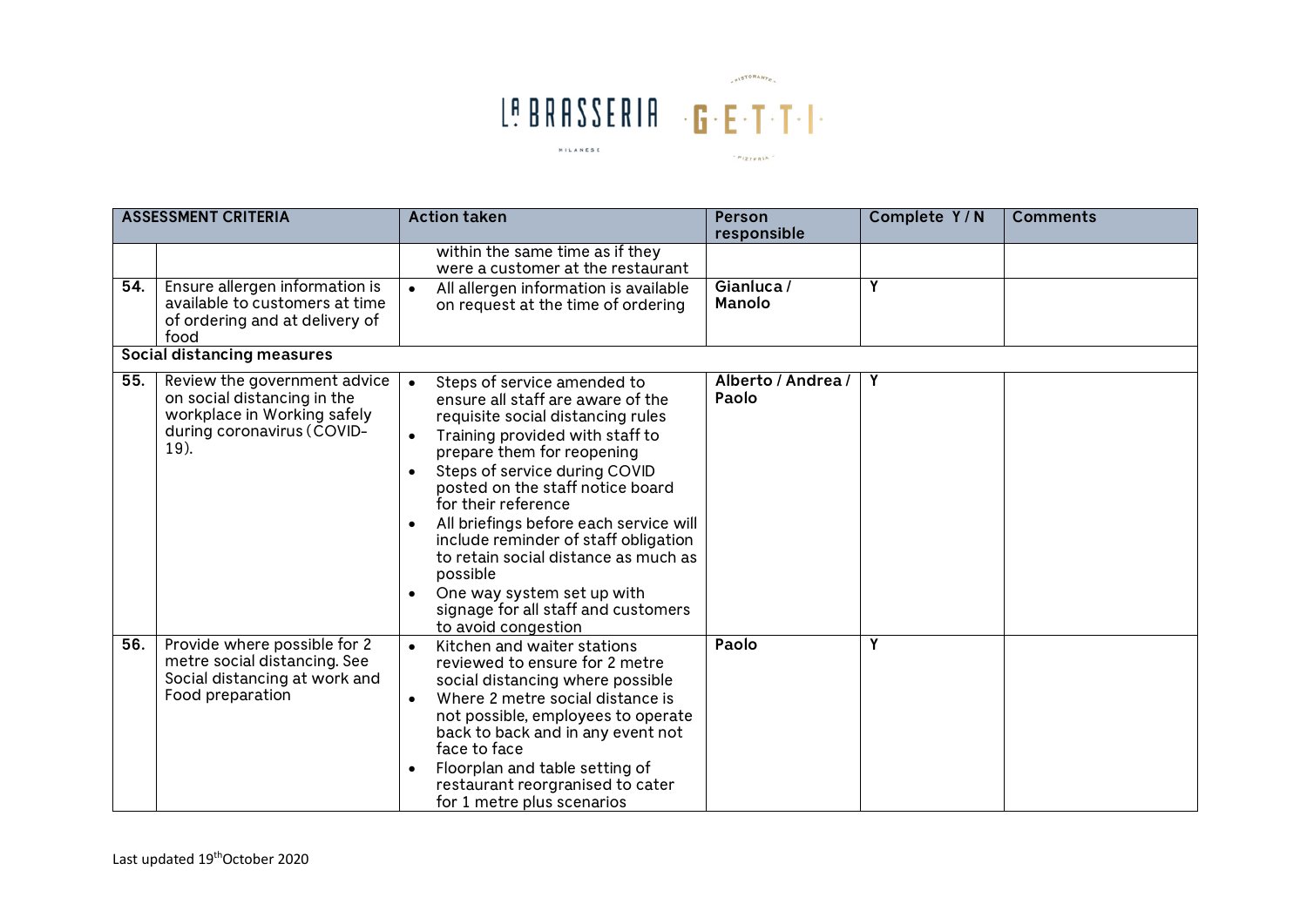

| <b>ASSESSMENT CRITERIA</b>                                                                                                                            | <b>Action taken</b>                                                                                                                                                                                                                                                                                                                                                                                                                                                                                                                                                                                                                                                                                                                                                                                                      | <b>Person</b>        | Complete Y/N | <b>Comments</b> |
|-------------------------------------------------------------------------------------------------------------------------------------------------------|--------------------------------------------------------------------------------------------------------------------------------------------------------------------------------------------------------------------------------------------------------------------------------------------------------------------------------------------------------------------------------------------------------------------------------------------------------------------------------------------------------------------------------------------------------------------------------------------------------------------------------------------------------------------------------------------------------------------------------------------------------------------------------------------------------------------------|----------------------|--------------|-----------------|
| 57.<br>Consider steps to minimise<br>staff-customer interactions.<br>See Managing your customers,<br>visitors and contractors.                        | Steps of service amended to<br>ensure all staff are aware of the<br>requisite social distancing rules<br>Training provided with staff to<br>$\bullet$<br>prepare them for reopening<br>Steps of service during COVID<br>$\bullet$<br>posted on the staff notice board<br>for their reference                                                                                                                                                                                                                                                                                                                                                                                                                                                                                                                             | responsible<br>Paolo | Υ            |                 |
| 58.<br>Consider how you will<br>communicate with, update<br>and where necessary train<br>staff in new procedures. See<br>Communications and training. | Steps of service amended to<br>ensure all staff are aware of the<br>requisite social distancing rules<br>Training provided with staff to<br>prepare them for reopening<br>Steps of service during COVID<br>$\bullet$<br>posted on the staff notice board<br>for their reference<br>Practical training provided for staff<br>$\bullet$<br>prior to reopening, with employees<br>split into groups of maximum of 6<br>people<br>Orders to kitchen always made via<br>$\bullet$<br>point of sale system (Lightspeed)<br>Only managers allowed to<br>communicate with kitchen via<br>telephone<br>New process introduced to reduce<br>cross contamination risk between<br>kitchen and front of house staff<br>All communication relating to<br>$\bullet$<br>mistakes and/or alterations to<br>orders to be made by telephone | Andrea / Paolo       | Y            |                 |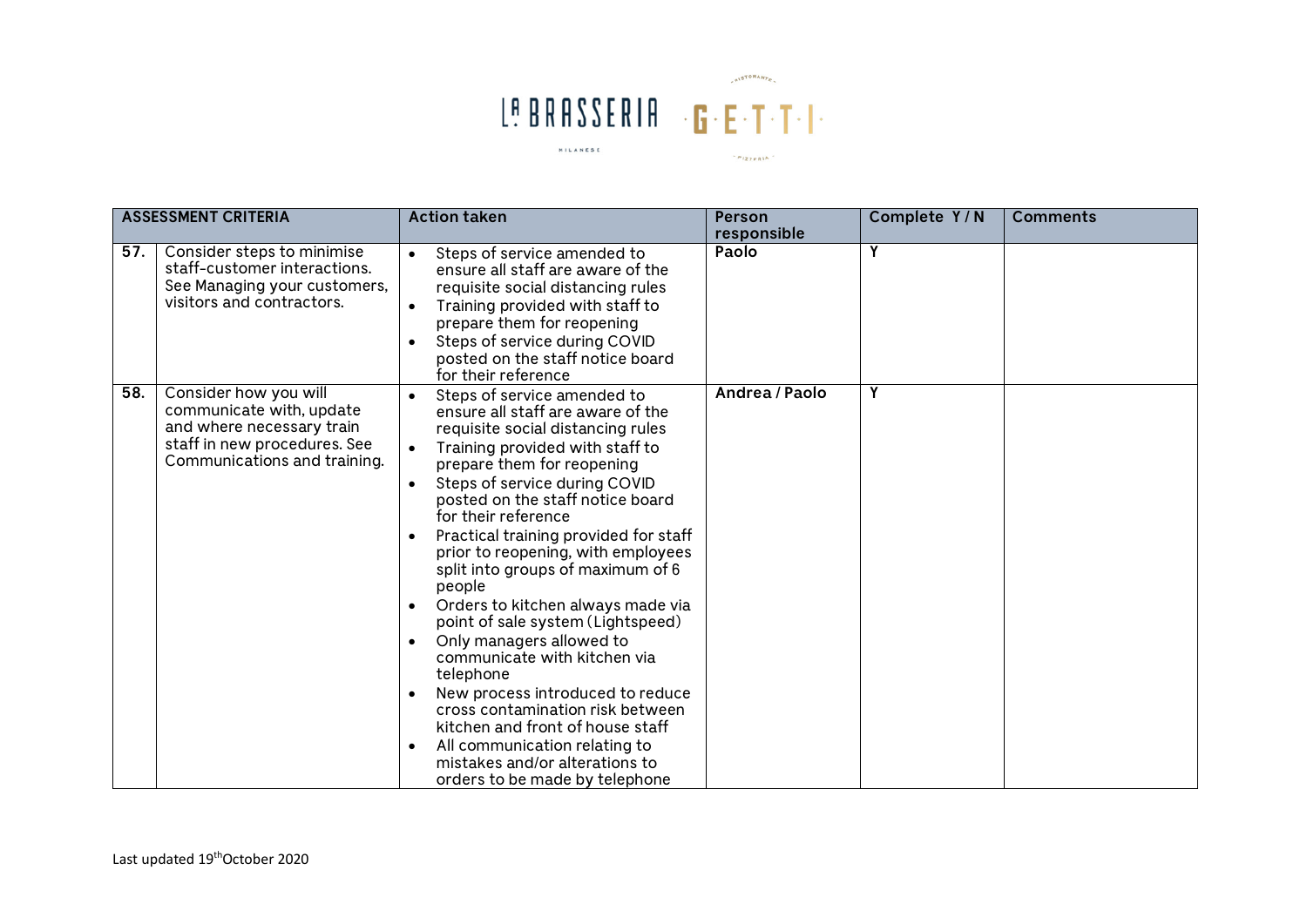

| <b>ASSESSMENT CRITERIA</b> |                                                                                                                                                     | <b>Action taken</b>                                                                                                                                                                                                                                                                                                                                                                                                                                                                                                                                                                                                                                                                                           | <b>Person</b><br>responsible | Complete Y/N | <b>Comments</b> |
|----------------------------|-----------------------------------------------------------------------------------------------------------------------------------------------------|---------------------------------------------------------------------------------------------------------------------------------------------------------------------------------------------------------------------------------------------------------------------------------------------------------------------------------------------------------------------------------------------------------------------------------------------------------------------------------------------------------------------------------------------------------------------------------------------------------------------------------------------------------------------------------------------------------------|------------------------------|--------------|-----------------|
| 59.                        | Identify staff at higher risk.                                                                                                                      | 3 higher risk staff identified and<br>$\bullet$<br>advised to remain furloughed<br>further to government guidance                                                                                                                                                                                                                                                                                                                                                                                                                                                                                                                                                                                             | Paolo                        | Υ            |                 |
| 60.                        | Cohort working teams to<br>lower staff mixing.                                                                                                      | Rotas prepared in groups of six to<br>$\bullet$<br>minimize teams cross<br>contamination                                                                                                                                                                                                                                                                                                                                                                                                                                                                                                                                                                                                                      | Paolo                        | Υ            |                 |
| 61.                        | Increase ventilation. You<br>should assess the possibility<br>to do this without introducing<br>new risks or hazards to food<br>safety and hygiene. | Ground floor and 1 <sup>st</sup> floor windows<br>to remain constantly open<br>Primair Ltd visited site to clean A/C<br>$\bullet$<br>filters and ensure safe ventilation                                                                                                                                                                                                                                                                                                                                                                                                                                                                                                                                      | Paolo                        | Ÿ            |                 |
| 62.                        | Refer to government guidance<br>on social distancing, customer<br>interaction and<br>communication or instructions<br>to the public.                | Steps of service amended to<br>$\bullet$<br>ensure all staff are aware of the<br>requisite social distancing rules and<br>appropriate communications to<br>customers<br>Sign posting provided for<br>$\bullet$<br>customers around the restaurant<br>to indicate one way system and to<br>keep 2m social distance as much as<br>possible<br>Training provided with staff to<br>prepare them for reopening<br>Steps of service during COVID<br>posted on the staff notice board<br>for their reference<br>All customers to wear masks<br>indoors until they are seated at the<br>table.<br>All customers dining indoors must<br>$\bullet$<br>be from the same household and<br>no more than 6 people per table | Paolo                        | Υ            |                 |